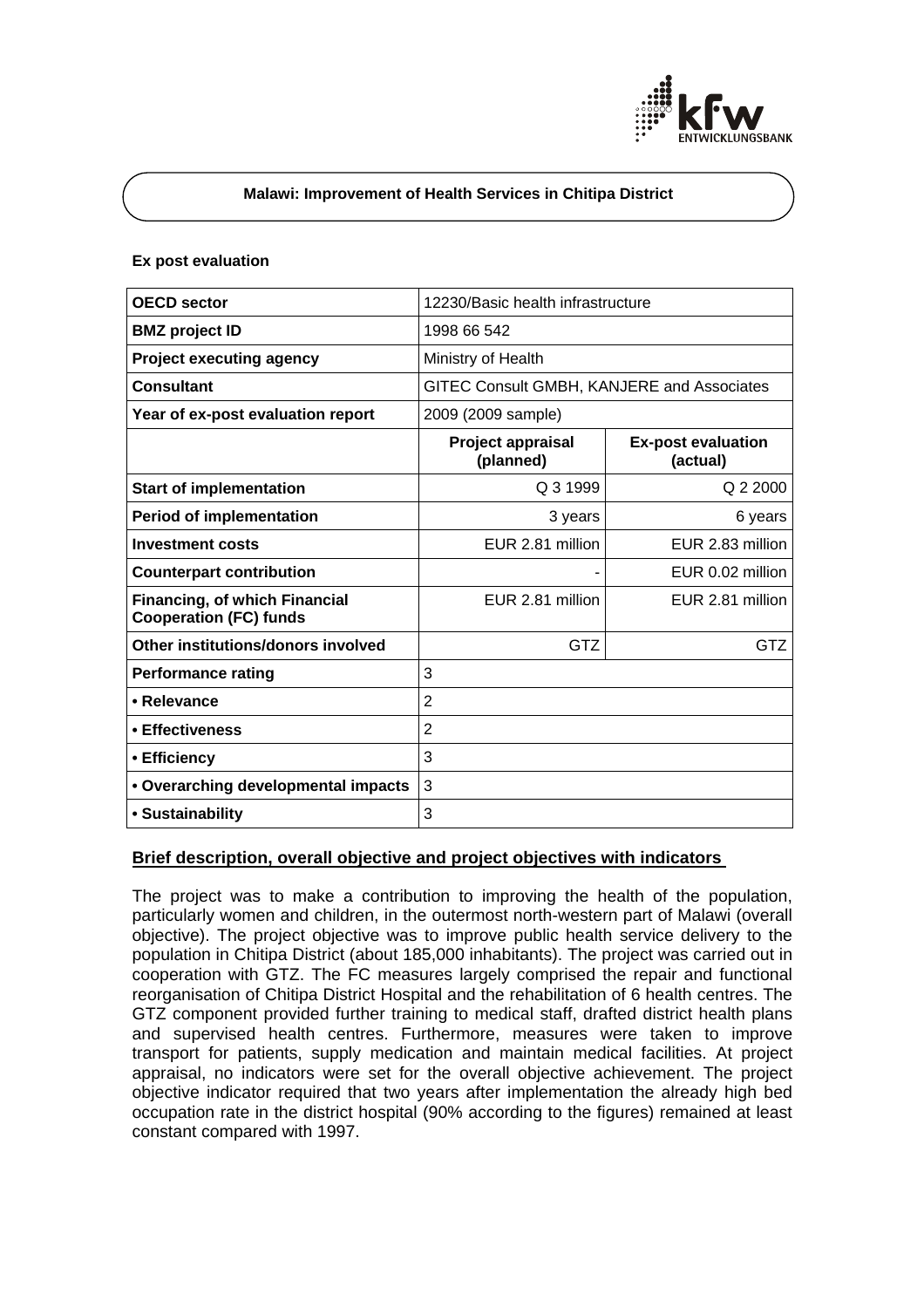# **Project design/major deviations from original planning and main causes**

The construction measures at the district hospital financed from FC funds included the following building works: 1 administrative building, 1 X-ray and laboratory building, 1 operating building, wards for men, women and malnourished children, 1 delivery and maternity ward, a building for a kitchen, laundry, generator and workshop, 1 waiting hall for outpatients, 1 morgue, 1 store room and 1 washroom for staff. Eight well-preserved buildings were rehabilitated and fitted out in part for other purposes than originally intended. Altogether, bedding capacity was increased from 120 to 170 and an emergency reserve of 48 additional beds installed. A water tower was also erected, a generator as well as a toilet water disposal facility with treatment tank were installed and a wall was built around the whole hospital compound. All units were also provided with medical and non-medical facilities and equipment, so that the hospital was fully set up and operational after project implementation.

Besides the extension and restoration of the hospital, 6 health centres were also rehabilitated as part of the FC project. Depending on the condition of the individual buildings, these were renovated or replaced. The scope and standard of the works in the centres were generally much less extensive than in the district hospital. The activities in all 6 health centres entailed the following: maternity ward with attached bed wing, outpatients department, housing for personnel, installation of latrines, new drinking water supply facility, with the exception of Misuku, where no well could be bored. In individual cases, the warden's house was built or rehabilitated. Medical equipment and furniture and fittings were also supplied.

Carried out by 2 German doctors, the TC project, Improvement of Health Services in Chitipa District, consisted in holding a number of different further training events, devising management instruments (e.g. supervisions, schemes for drugs and vaccine supply, maintenance, transport and communications) and cooperating with KfW in planning and rehabilitating the hospital and the health centres. Solar-run fridges were also provided by TC for the improved storage of vaccines as well as other equipment for communication.

The FC project was implemented to plan with only minor changes. Altogether, the package of measures appears to be highly appropriate, both in terms of operation and maintenance.

## **Key results of impact analysis and performance rating**

As anticipated at project appraisal, the main impact of the project has been to maintain and improve medical care at primary level. Considering the frequent use of the facilities, more effective health care, particularly for poorer sections of the population, would seem plausible as compared with the situation had the project not been implemented. If the project had not been carried out, the alternative for the population would have been confined to two smaller church health centres in Chitipa District or health care facilities in remote districts. The church health centres would have been far from capable of substituting for the facilities promoted by the project and the fully occupied hospitals and health stations in other districts would not have afforded a realistic alternative due to distance alone. Without the project, there would have been an increase in disease and deaths as compared with the present situation.

Disease and persistent ill health are major causes of poverty. The project extended and improved health infrastructure and with that increased the use of free public health services by the largely poor rural population, particularly women and children.

We assess overall developmental efficacy as follows: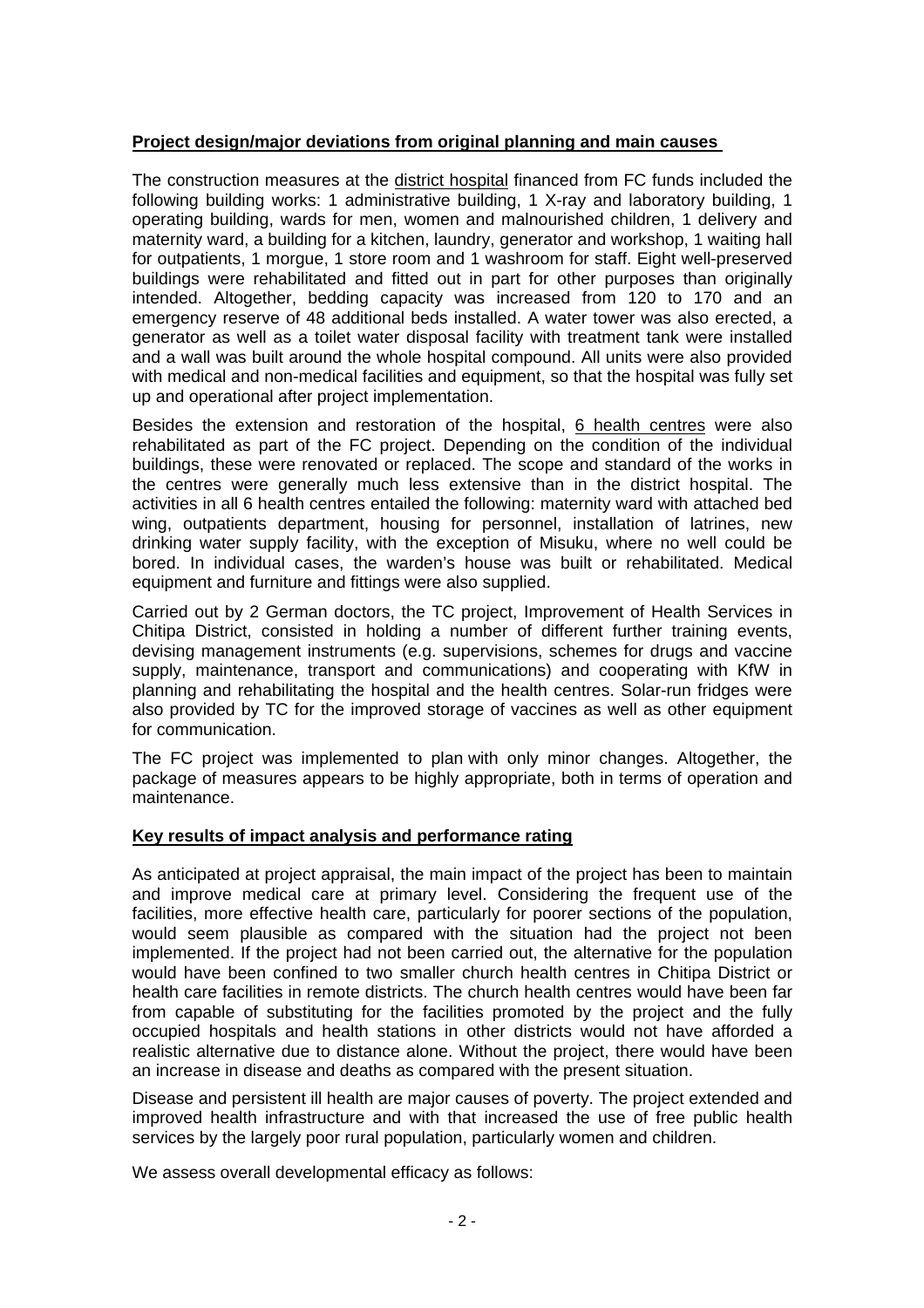Relevance: The overall objective of the project conforms with the Millennium Development Goals of reducing infant mortality, improving maternal health and combating HIV/AIDS, malaria and other serious diseases and hence the key aims of German development cooperation in Malawi. The results chain appears plausible: improving public health services in Chitipa by rehabilitating the very poor primary and secondary health facilities and providing basic equipment and thus making a contribution to improving the health of the population in Chitipa District. At the time of project planning, only the World Bank and the Malawi Social Action Fund were engaged in Chitipa and the project participants consulted with these donors. Altogether, the relevance of the project is rated as satisfactory (Subrating 2).

Effectiveness: The project appraisal report merely defined the project objective indicator as at least 90% occupation of the extended bedding capacity in the district hospital. Applying the current bed occupation ratio, this target would seem very excessive from today's standpoint as it only amounted to 51% before appraisal. At 80% in 2008/9 and 79% in 2007/8, the actual bed occupation rate in the hospital must rate as very high in comparison. The number of patients in the outpatient wards of the hospital has almost doubled compared with 1997 and the number of deliveries increased by 72% between 2001/2 and 2008/9. No indicators were set at project appraisal for the impacts of rehabilitating the health centres. Taken together, the 6 health centres recorded roughly double the number of treatments both for deliveries and outpatients between 2001/2 and 2008/9. While the quantitative utilisation of capacity well exceeded the forecast, there have been deficiencies in the quality of services delivered. Altogether, the effectiveness of the project is nevertheless rated as satisfactory (Subrating 2).

Efficiency: The project design is adequate to the needs of the population and does not make any heavy demands on operation and maintenance. Considering the remoteness of the region, the costs of the building measures would seem reasonable. Amounting to 35%, the share of the consultancy costs is clearly too high, however. The reason for this was the doubling of construction time, which was due to the inadequate performance of the selected building contractor and several amendments to the layout towards the end of the construction period. Operating costs per patient have trended downward due to the very high capacity utilisation. Neglected maintenance of medical and non-medical facilities, in contrast, has contributed to rising operating costs (and/or reducing the quality of the services). In view of the high costs for a single project in a remote region, a more comprehensive approach with lower specific costs would have been more expedient. Primarily due to the very high capacity utilisation, efficiency is, however, rated as sufficient overall (Subrating 3).

Overarching developmental impacts: No specific indicators were defined for the overall objective at project appraisal in 1998. Millennium Development Goals 4, 5 and 6 could be adduced as indicators by today's standards. Little data is, however, currently available on the relevant period for Malawi in general. Maternal mortality points to a positive trend. According to the Malawi Demographic Health Survey (DHS) of 2000, it was estimated at 1,120/100,000 and at 984/100,000 in 2004. The Multi Indicator Cluster Survey (MICS) of 2006 estimated maternal mortality at 807 cases per 100,000 live-births. Child and infant mortality improved drastically between 1992 and 2006. HIV prevalence in pregnant women attending prenatal care dropped slightly from 14.3% in 2005 to 12.3% in 2008/9. Other major socio-economic factors besides health care generally exert a marked influence on the attainment of MDG 4, 5 and 6, such as drinking water supply, general hygiene, the economic situation and literacy. Due to the heavy use made of the enlarged and improved health care facilities in Chitipa District, the project can be expected to have made a beneficial contribution to improving the health of the population. Overall, we assess the overarching developmental impacts as sufficient (Subrating 3).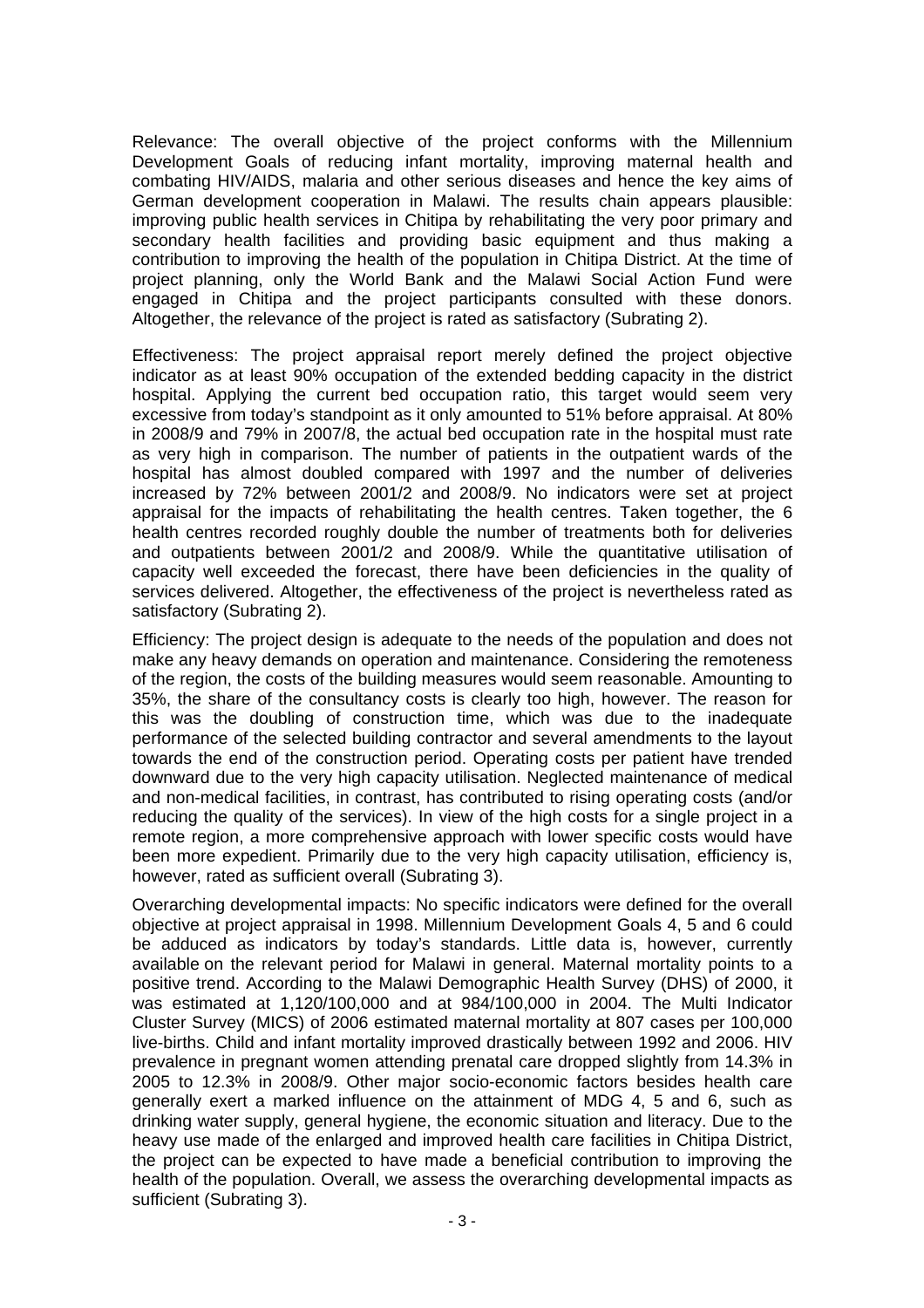Sustainability: While the buildings at the district hospital are in a good condition, the medical and non-medical facilities/equipment there reveal clear maintenance deficits. The hospital has nevertheless been able to continue to provide its regular services till now. Altogether, though, the maintenance deficits in the health centres were more severe. Both the buildings and equipment showed many signs of lack of maintenance. Altogether, the personnel situation has improved considerably since project appraisal. The supply of medication is generally assured through a government funding, procurement and distribution system. Public health services are free of charge for the population and there are no plans at present to make any changes to this. The Malawian Government is of course basically obliged to replace the current foreign donor contribution to the health budget of approx. 50% with financial resources of its own in the long term. In view of the very high priority the Malawian Government and the foreign donors attach to this sector, it is estimated that finance for basic health services is assured for at least the next 10 years. Despite the persistent shortcomings and risks, we assess the sustainability of the project as sufficient (Subrating 3).

We rate project performance overall as sufficient (Rating 3).

## **General conclusions**

In view of the high specific costs (costs for inpatient and outpatient treatment capacity) for a small project in a remote region, a broader regional approach with lower specific costs would have been more expedient. Considering the developments over the last 3 years (harmonisation efforts, sector-wide approach), the approach adopted should not be repeated in Malawi.

# **Notes on the methods used to evaluate project success (project rating)**

Projects are evaluated on a six-point scale, the criteria being relevance, effectiveness (outcome), "overarching developmental impact" and efficiency. The ratings are also used to arrive at a final assessment of a project's overall developmental efficacy. The scale is as follows:

- 1 Very good rating that clearly exceeds expectations
- 2 Good rating fully in line with expectations and without any significant shortcomings
- 3 Satisfactory rating project falls short of expectations but the positive results dominate
- 4 Unsatisfactory rating significantly below expectations, with negative results dominating despite discernible positive results
- 5 Clearly inadequate rating despite some positive partial results the negative results clearly dominate
- 6 The project has no positive results or the situation has actually deteriorated

A rating of 1 to 3 is a positive assessment and indicates a successful project while a rating of 4 to 6 is a negative assessment and indicates a project which has no sufficiently positive results.

## **Sustainability is evaluated according to the following four-point scale:**

Sustainability level 1 (very good sustainability)

The developmental efficacy of the project (positive to date) is very likely to continue undiminished or even increase.

Sustainability level 2 (good sustainability)